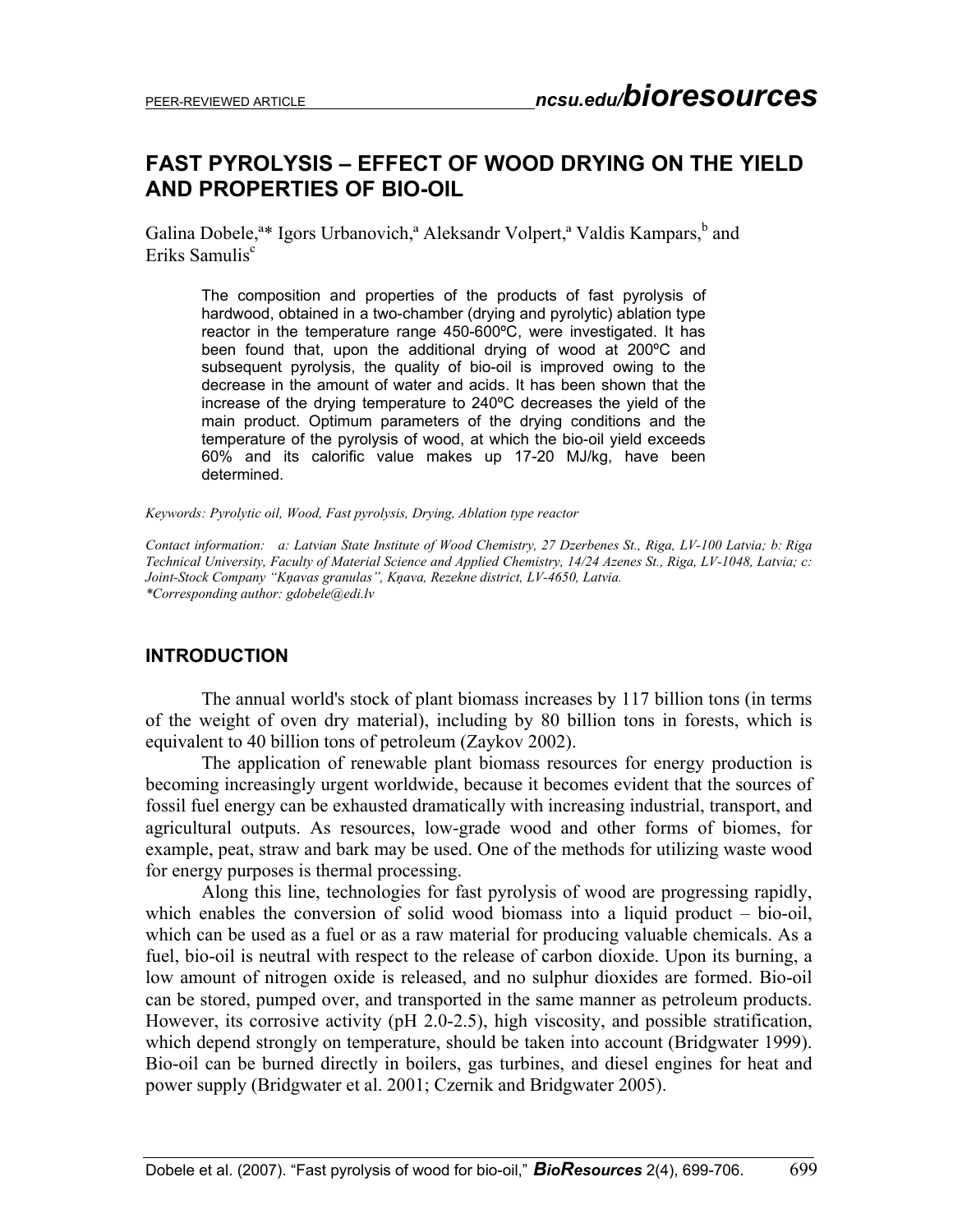The composition of pyrolysis oil is similar to the biomass composition. In comparison with wood, it has a somewhat higher heat capacity, namely, 15-20 МJ/kg. The products' composition depends on the pyrolysis conditions and the wood type. Pyrolytic oils, in comparison with other fuel oils, have a similar density and a low content of ash elements (Oasmaa and Meier 2002).

In realizing the fast pyrolysis of wood, a raw material with the water content 8- 10% is commonly used (Oasmaa and Meier 2002). However, the water content in pyrolytic oil is equal to 25% on average, as it includes pyroligneous water, which is formed mainly upon the dehydration of carbohydrates. The high content of water in biooil has an adverse effect on the calorific value of the end product. To decrease the amount of water in bio-oil, wood with a low moisture content should be used for pyrolysis. However, the temperature range of wood drying is limited by the possibility of the development of thermal-oxidative reactions, which lead to a more cross-linked condensed system of components and a higher thermal stability of the wood complex (Domburg et al. 1980).

The objective of the present work was to investigate the effect of the drying process parameters and subsequent fast pyrolysis of hardwood on the properties, chemical composition and yield of bio-oil.

### **EXPERIMENTAL**

### **Raw Materials**

Mixed hardwood chips (fraction 0.1-1.0 mm, moisture 8.5-9%) were used.

### **Pyrolysis**

Fast pyrolysis was carried out using a two-chamber pyrolytic laboratory device that allows changing of the pyrolysis and drying temperatures and the duration of drying. The program "Maple10" was used for plotting the dependencies, based on multiple regression analysis.

The equipment's capacity was 150 g of the raw material in one cycle. The main constituent parts of the reactor (Fig. 1) are as follows:

- A drying chamber with a mixer and an autonomous heating and temperature control system (1).
- A pyrolysis chamber with a mixer, and an autonomous heating and temperature control system (2). The main constituent part of the pyrolysis chamber is a pan, which is heated to a definite temperature (450-700ºC). When opening a hatch, which connects chambers 1 and 2, the wood particles get onto the heated surface of the pan, where pyrolysis proceeds within 30 sec in an atmosphere of the gases formed.
- The volatile products' cooling and condensation systems (3). Condensation proceeds using a water cooling system, which consists of 2 coolers and a collector.
- Char collector.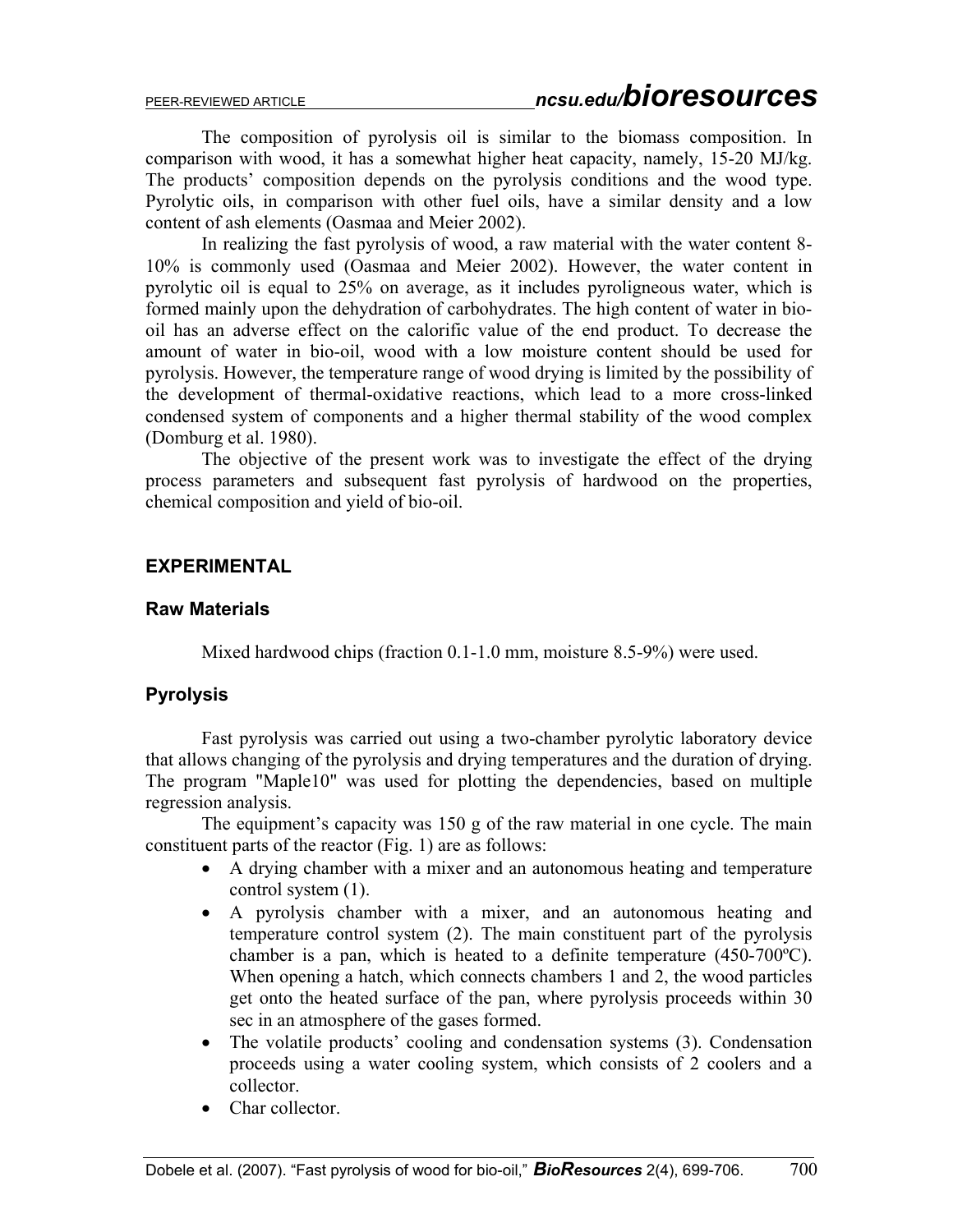

**Figure 1.** Schematic diagram of the laboratory pyrolytic device.

### **Gas Chromatography – Mass Spectrometry (GC-MS)**

The pyrolytic oil was characterized with a Shimadzu GC/MS – QP 2010, capillary column RTX-1701, 60 m x 0.25 mm x 0.25  $\mu$ m film. The injector temperature was 250 $\rm{^o}C$ , and the ion source was 250 $\rm{^o}C$  with EI of 70 eV. The MS scan range was m/z 15-350. The carrier gas was helium at a flow rate of 1 ml min-1, and the split ratio was 1:30. The oven program was 1 min isothermal at 60ºC, then 6ºC/min to 270ºC, and finally 10 min at 270ºC. The mass spectral database Library MS NIST 147.LI13 was used, and authentic reference compounds were found for substance identification.

#### **Water Content in Bio-oil**

A titrator Karl Fischer-270, and solution HYDRONAL-Conlomat AG were used.

#### **Heat Capacity**

Heat capacity was determined in compliance with ISO 1928-76, using an Oxygen Bomb Calorimeter-1341.

### **RESULTS AND DISCUSSION**

To investigate the influence of drying conditions of wood, the sample was heated in the upper chamber of the reactor (1) at the temperature  $200^{\circ}$ C during 90 min, and the volatile products were cooled and condensed (Fig. 1). The results of the analysis have shown that the main component of the condensate is water, whose relative content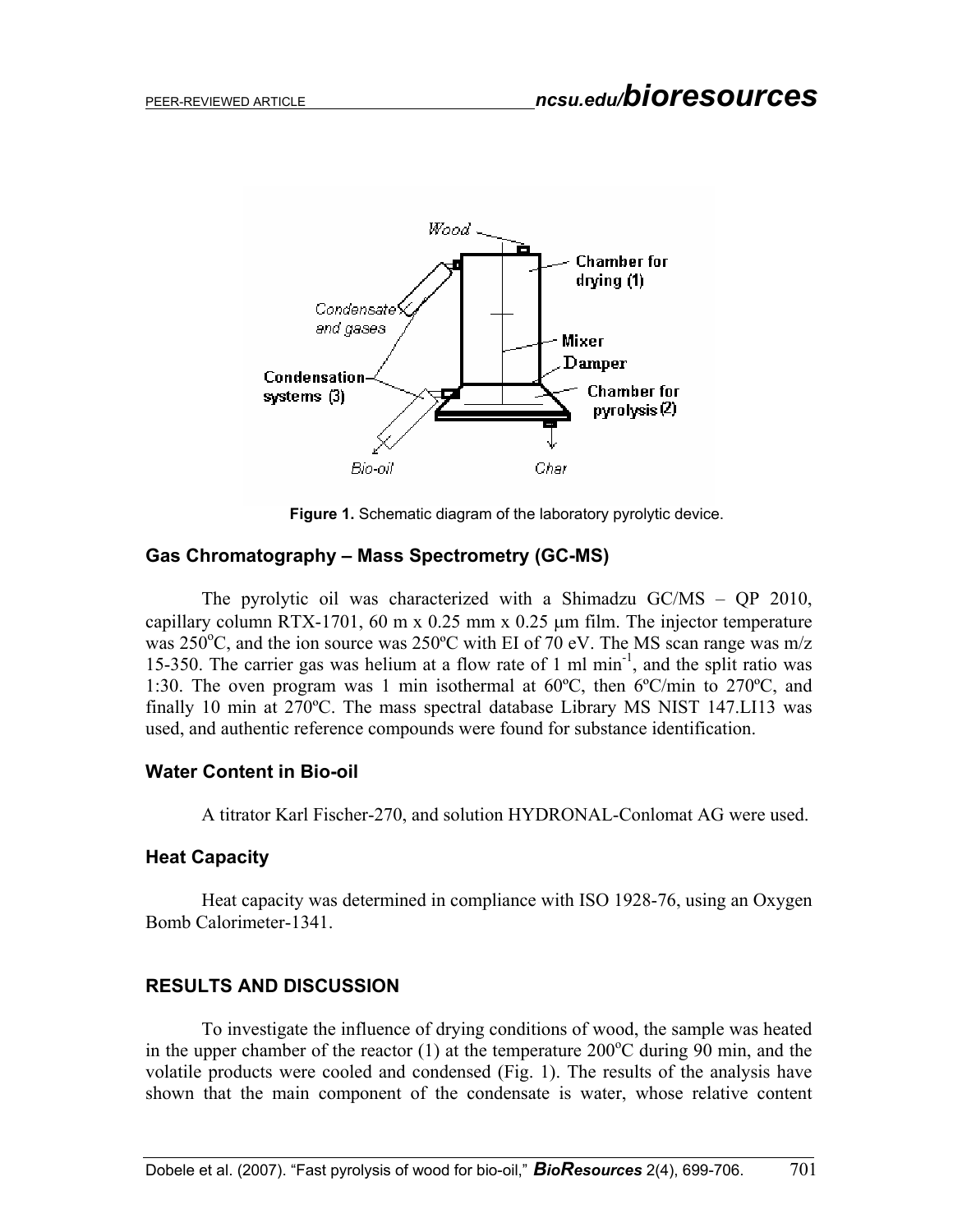according to GCMS data is 80% (Table 1)**.** Acids, ketones, and furans were present in the condensate. Among monomeric compounds, acetic acid, hydroxipropanone, and furfural were found in major amounts. The formation of these compounds is typical for lowtemperature degradation of wood hemicelluloses (Kislitsin 1990).

To study the effect of wood drying on the composition of bio-oil, pyrolysis was carried out at  $550^{\circ}$ C, using wood samples with the moisture content 8.5-9% and with drying at 200°C during 90 min. The bio-oils obtained as a result of pyrolysis were analysed by GCMS. The results show that the relative content of water in the composition of the bio-oil obtained upon pyrolysis of dried wood decreased by 7.6% (Table 1). Besides, the content of acids decreased mainly at the expense of acetic acid, and the content of compounds with carbonyl groups and anhydrosaccharides increased.

| <b>Compounds</b>            | Content in volatile products, relative %          |                                      |                                                           |  |
|-----------------------------|---------------------------------------------------|--------------------------------------|-----------------------------------------------------------|--|
|                             | <b>Drying</b><br>$(200^{\circ}C, 90 \text{ min})$ | <b>Pyrolysis</b><br>$(550^{\circ}C)$ | <b>Drying</b><br>(200°C, 90 min) and<br>pyrolysis (550°C) |  |
| H <sub>2</sub> O            | 80.1                                              | 22.0                                 | 14.4                                                      |  |
| Acids, Esters               | 11.6                                              | 20.2                                 | 17.8                                                      |  |
| Alcohols, Aldehydes         | 0.9                                               | 9.3                                  | 11.9                                                      |  |
| Ketones, Lactones           | 3.1                                               | 15.0                                 | 16.0                                                      |  |
| Pyrans                      | 0.0                                               | 1.5                                  | 1.5                                                       |  |
| <b>Furans</b>               | 1.7                                               | 6.6                                  | 7.4                                                       |  |
| Levoglucosan                | 0.0                                               | 1.6                                  | 3.7                                                       |  |
| Phenols, lignin derivatives | 0.8                                               | 23.5                                 | 24.2                                                      |  |

**Table 1.** Chemical Composition of Volatile Products, Obtained upon Drying and Pyrolysis of Wood (relative content from GCMS, %)

The amount of water in bio-oil, determined by titration according to the Fischer method, decreased to 19-20% upon pyrolysis of dried wood in comparison with the 25- 28% in bio-oil, obtained upon pyrolysis of a moist wood sample (Таble 2).

The results of the analysis of the heat capacity of pyrolytic oils showed an increase in this parameter from 14 MJ/kg (without drying) to 17-20 MJ/kg, when the wood was dried and then pyrolysed (Table 2). Obviously, the main factor that influences this parameter is the decrease in the amount of water in the bio-oil.

An increase in pH (Table 2) during the two-stage process has been observed. It can be explained by the release of acetic acid in the first stage of the process. This factor is very important, taking into account the high corrosive activity of pyrolytic oils, which also determines the required construction material of the reactor.

| <b>EXAMPLE. EXAMPLE INCORPORATION</b> |                       |                         |  |  |
|---------------------------------------|-----------------------|-------------------------|--|--|
| <b>Characteristics</b>                | Pyrolysis at 550°C    |                         |  |  |
|                                       | <b>Without drying</b> | Drying at 200°C, 90 min |  |  |
| Heat capacity, MJ/kg                  | 14                    | 17-20                   |  |  |
| Water amount, %                       | $25 - 28$             | $19 - 20$               |  |  |
| pH                                    | $2.3 - 2.5$           | $3.0 - 3.2$             |  |  |
| Bio-oil yield, %                      | 62-64                 | 63                      |  |  |

**Table 2.** Properties of pyrolytic oil\*

\* 4 replicates of experiments were made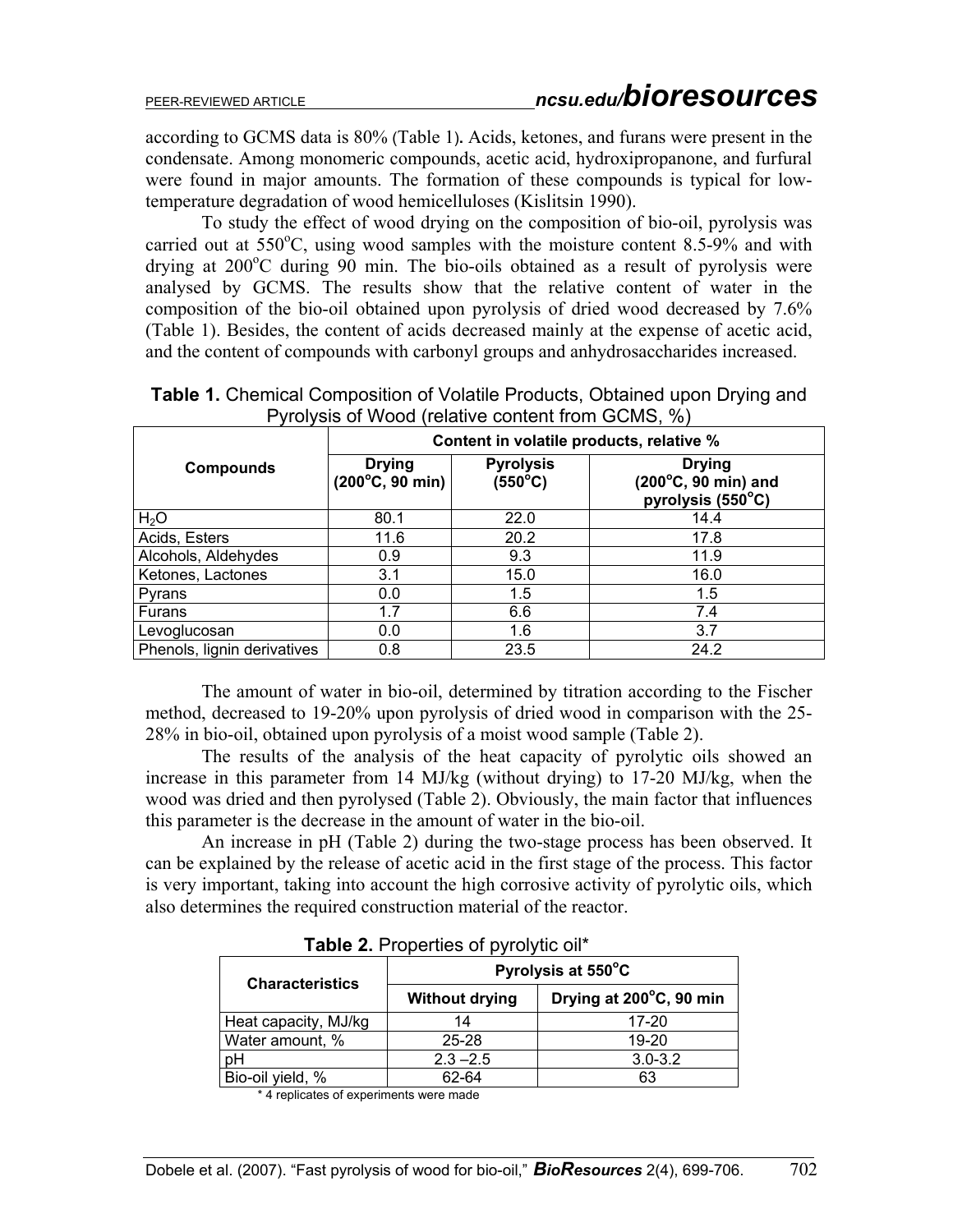To elucidate the effect of the temperature and duration of drying on the yield of liquid, solid, and gaseous products, pyrolysis of wood dried at different temperatures was carried out (Figs. 2, 3).



**Figure 2.** Change in the yield of oil, char and gases *versus* the temperature of pyrolysis of wood (drying temperature 200ºС (a) 45 min, (b) 90 min).



**Figure 3**. Change in the yield of oil, char and gases *versus* the temperature of pyrolysis of wood (drying temperature 240ºС (c) 45 min and (d) 90 min).

The results of the pyrolysis of wood samples, dried at temperatures of 200 and 240ºС, have shown that the increase in the drying temperature influenced the yield of pyrolysis products, while the increase in the drying time from 45 to 90 min did not affect it (Figs. 2 (a, b), 3 (с, d)). Upon pyrolysis of the wood dried at 200ºС, the bio-oil yield grew with increasing temperature from 450ºС to 600ºС, reaching 63% (Fig. 2 (a, b)). Further rise in temperature led to a decrease in the bio-oil yield and an increase in the amount of non-condensing gases.

Upon pyrolysis in the temperature range 450-650°C of wood samples, whose drying was performed at  $240^{\circ}$ C (Fig. 3 (c, d)), the bio-oil yield was lower. Its maximum value was reached at a lower temperature, in comparison with the case of the samples dried at 200ºС. At increasing pyrolysis temperature above 550ºС, no additional amount of liquid products was formed. Obviously, upon drying of wood at 240ºС, the formation of new, thermally more stable bonds occurs (Chirkova et al. 2006), which results also in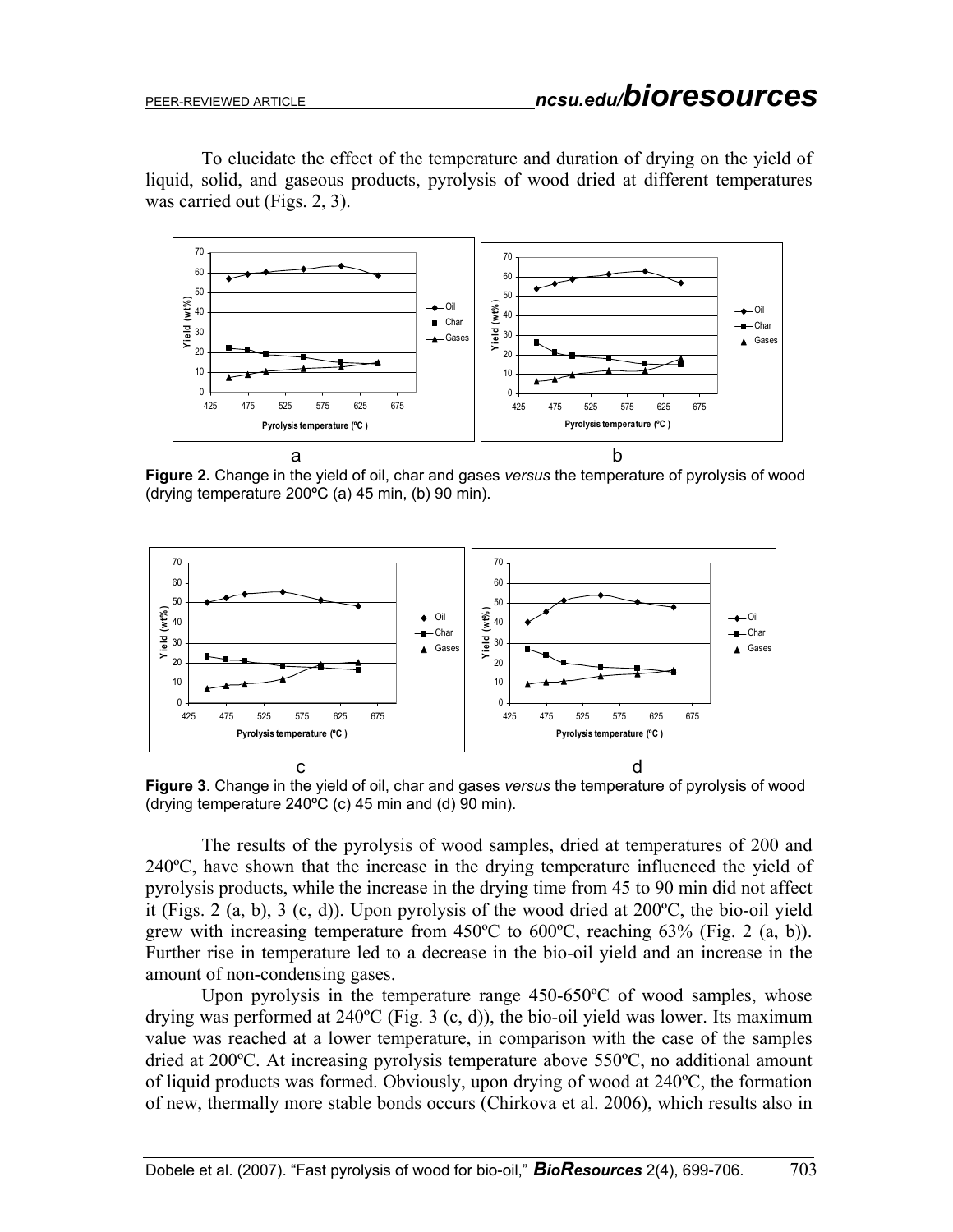a higher yield of the char residue and an increase in the amount of non-condensing gases upon pyrolysis of these samples.

The results of modelling of the pyrolysis process show that the yield of pyrolytic oil changed upon varying both drying temperature and pyrolysis temperature (Fig. 4). The optimum conditions for the formation of bio-oil were a drying temperature of  $200^{\circ}$ C and a pyrolysis temperature of  $550^{\circ}$ C. The maximum yield of bio-oil was 63% of the dry raw material. The decrease in the drying temperature below the optimum level influenced the bio-oil yield only insignificantly.



**Figure 4.** Change in the yield of bio-oil upon pyrolysis of wood *versus* the temperature of drying and pyrolysis (drying time 90 min).



**Figure 5.** Change in the yield of char upon pyrolysis of wood *versus* the temperature of drying and pyrolysis (drying time 90 min).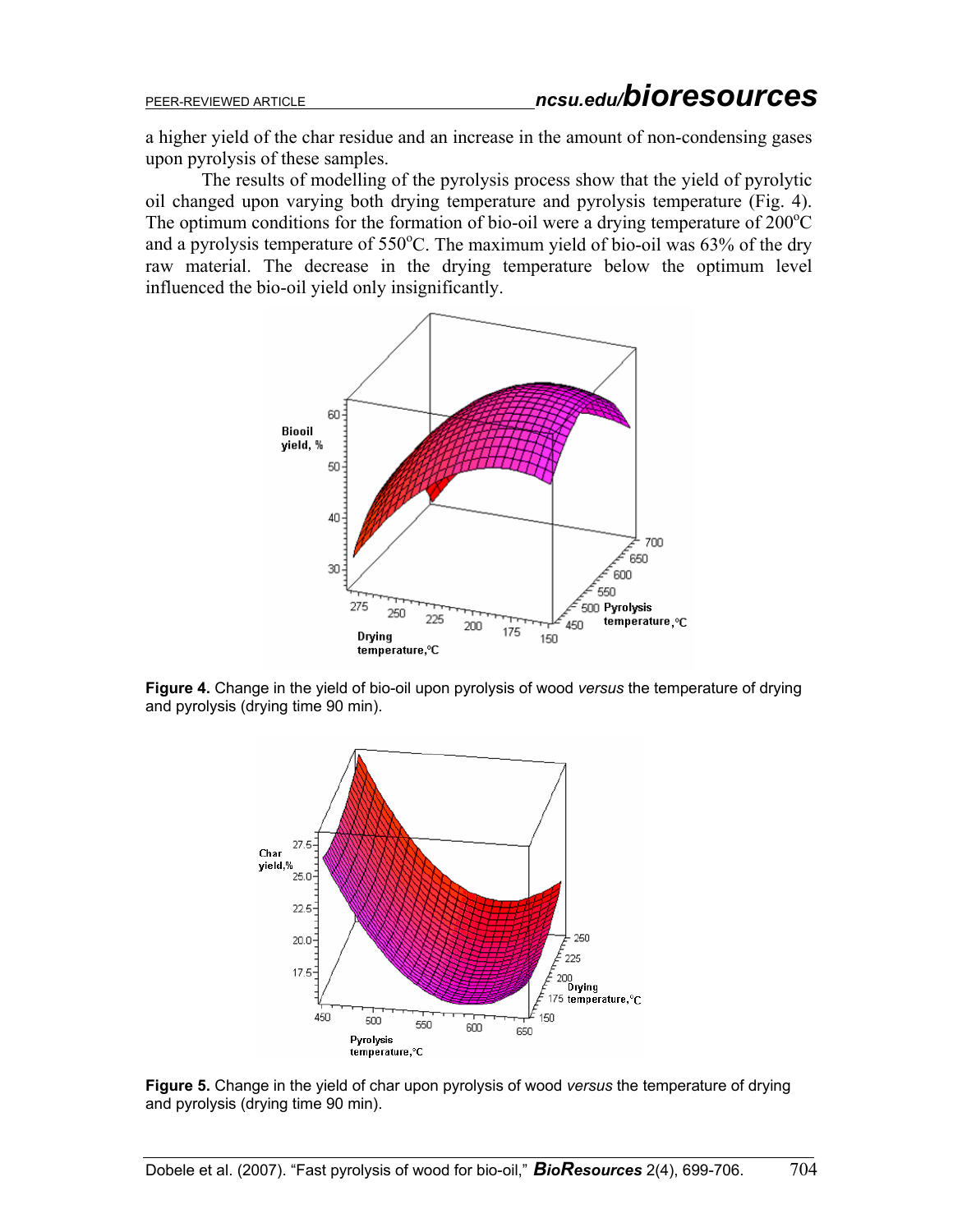At the same time, the increase in the drying temperature and the changes in the pyrolysis temperature below and above the optimum levels had an equal adverse action on the bio-oil yield. The latter decreased and reached about 40% at the drying temperature  $275^{\circ}$ C.

The drying temperature practically did not influence the formation of char (Fig. 5).

The lowest quantity of char was formed under pyrolysis conditions that were optimum for obtaining bio-oil. At a temperature of  $450^{\circ}$ C, the char yield was the highest, namely, 27%.

## **CONCLUSIONS**

- 1. The process of fast pyrolysis of hardwood using a two-chamber ablation type reactor has been investigated, depending on the drying conditions and pyrolysis temperature.
- 2. It has been found that the drying of the raw material at  $200^{\circ}$ C and pyrolysis at 550ºС resulted in improving of the quality of bio-oil. The improvements included a decrease in the water content to 19-20%, increased рН, and a calorific value of 17-20 МJ/kg.
- 3. It has been found that the drying of wood at the temperature 240ºС obviously led to condensation reactions and cross-linking of wood components, as well as a decrease in the yield of bio-oil.
- 4. The maximum yield of bio-oil (above 60%) was obtained under the conditions of drying at 200ºС and pyrolysis at 550ºС. The lowest quantity of char was formed under pyrolysis conditions that were the optimum for obtaining bio-oil.
- 5. Drying of wood at a higher temperature (above  $200^{\circ}$ C) decreased the yield of liquid products of pyrolysis.

### **ACKNOWLEDGEMENTS**

This work has been partly supported by the European Social Fund within the National Programme "Support for carrying out doctoral study programmes and postdoctoral researches" project "Support for the development of doctoral studies at Riga Technical University", Latvian Grant N1273 and Latvian National Programme part N8113.

### **REFERENCES CITED**

Bridgwater, A. (1999). "An introduction to fast pyrolysis of biomass for fuels and chemicals," *Fast Pyrolysis of Biomass: A Handbook,* (1) CPL Press, UK, 1-13.

Bridgwater, A., Czernik, S., and Piskorz, J. (2001). "An overview of fast pyrolysis," *Progress in Thermochemical Biomass Conversion*, Bridgwater (ed.), Blackwell Science, London, UK, 977-997.